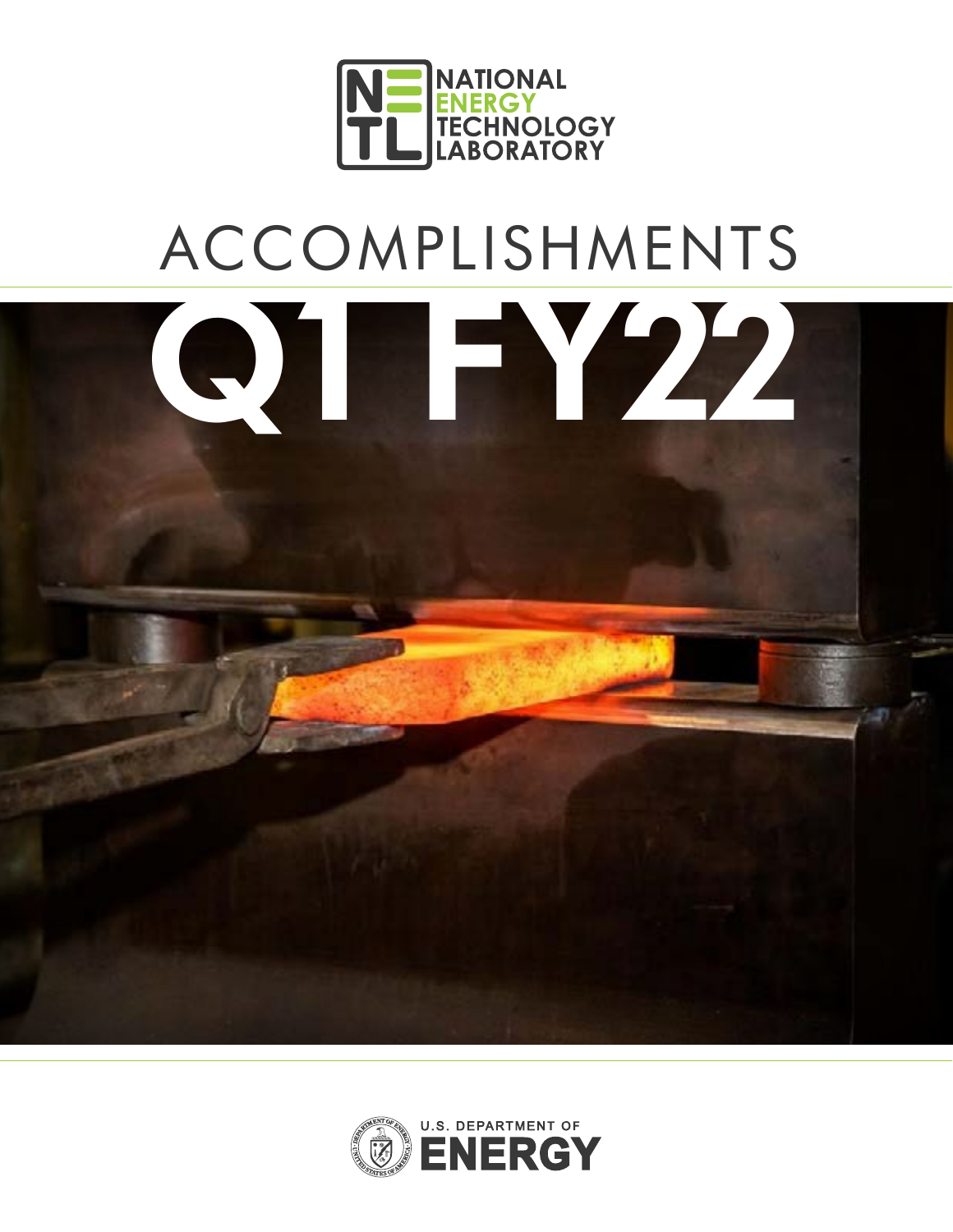# [NETL ACCOMPLISHMENTS](http://NETL ACCOMPLISHMENTS) Quarter 1 – Fiscal Year 2022

#### [NETL'S NOR FARIDA HARUN RECOGNIZED AT 2021 WOMEN OF](https://www.netl.doe.gov/node/11227)  [COLOR IN STEM CONFERENCE](https://www.netl.doe.gov/node/11227)

NETL research scientist Nor Farida Harun, Ph.D., received a Special Recognition Award for her work toward developing a smart electrical grid during the Women of Color (WOC) in STEM Conference — Digital Twin Experience (DTX), held in a virtual setting Oct. 7-9. The theme for WOC DTX 2021, "Reset to Rise: It's a New Day!" reflected the global push to overcome the challenges of 2021 and move forward. For more than two decades, awards presented at this leading conference served the dual purpose of showcasing outstanding achievements in science, technology, engineering and mathematics (STEM) and highlighting the significant barriers for women in the workforce. Harun, who was selected as being among an extraordinary group of forward-thinking people in STEM, has published 29 papers in her career and nine in a single year. NETL has leveraged her expertise in the submission of six proposals in the last year, four of which were funded for a total of \$5.2 million.



#### [NETL'S ENERGY DATA EXCHANGE CELEBRATED 10 YEARS OF EXCELLENCE](https://www.netl.doe.gov/node/11246)

The Energy Data eXchange (EDX), an NETL-developed virtual library and data laboratory built to advance fossil energy and environmental research and development, celebrated its 10th anniversary. The virtual tool has seen wide success since its inception and is in a prime position to support the artificial intelligence and machine learning big data revolution currently underway. Developed in 2011, EDX is the only DOE platform tailored to support research from start to finish. Throughout the decade, data hosted and utilized on EDX has supported NETL's Oil and Gas Program and Carbon Storage Program, as well as many other vital energy research areas. EDX data has been used to inform decisions surrounding the prevention of environmental and social risks of offshore drilling, preventing infrastructure failures in oil wells, informing a variety of decarbonization efforts in the U.S. and more. Users have uploaded hundreds of terabytes of data and downloaded nearly 1.2 million files (14 petabytes) to drive innovative energy research. EDX currently hosts hundreds of thousands of combined public and private resources.

# [NETL RESEARCHERS EARNED PRESTIGOUS R&D 100 AWARD FOR SORBENT TECHNOLOGY](https://www.netl.doe.gov/node/11248)

The NETL research team behind the development of Multi-functional Sorbent Technology (MUST) earned a prestigious R&D 100 Award for the game-changing suite of low-cost, versatile sorbents that is highly effective in cleaning contaminated waterways and removing metals from electronic and pharmaceutical production processes. MUST offers a practical, affordable and green approach to recover critical materials such as aluminum, cobalt and rare earth elements and removes the threat of selenium, lead and other heavy metals that contaminate water supplies. The MUST team, which was named a winner in the Mechanical/Materials category during a virtual awards ceremony held Wednesday, Oct. 20, was led by NETL's McMahan Gray, a physical scientist. Other team members were Walter Wilfong, Qiuming Wang, Fan Shi, Tuo Ji, Thomas Tarka, Nicholas Siefert and Brian Kail. The R&D 100 Awards competition annually recognizes 100 winning products and technologies as the disruptors that will change industries and make the world a better place in the coming years.

# [NETL RESEARCHERS HONORED WITH DOE SECRETARY'S HONOR AWARDS](https://www.netl.doe.gov/node/11461)

Three DOE Secretary's Honor Awards were presented to NETL. Christina Lopano, Ph.D., research physical scientist, received the Secretary of Energy's Excellence Award, which is bestowed on individuals who have achieved a singular accomplishment that demonstrates a high level of performance and outstanding leadership in public service. Lopano's research is advancing efforts to end reliance on offshore suppliers and to establish a reliable domestic source of rare earth elements and critical minerals, which are needed to manufacture valuable consumer products such as computer hard drives as well as medical equipment, energy components and defense systems. NETL's Energy Data eXchange (EDX) Development and Operations Team received the Secretary of Energy's Achievement Award. By providing a platform from which data from more than 20,000 research projects can be accessed, EDX has helped streamline R&D projects that will address some of the greatest energy, environmental and technological challenges of the 21st century. NETL's MUST Team also received the Secretary of Energy's Achievement Award. The team developed a suite of sorbents that offers a practical, affordable and green approach to remove selenium and other metals that contaminate water supplies across America and jeopardize the health of millions of people, wildlife and fragile ecosystems.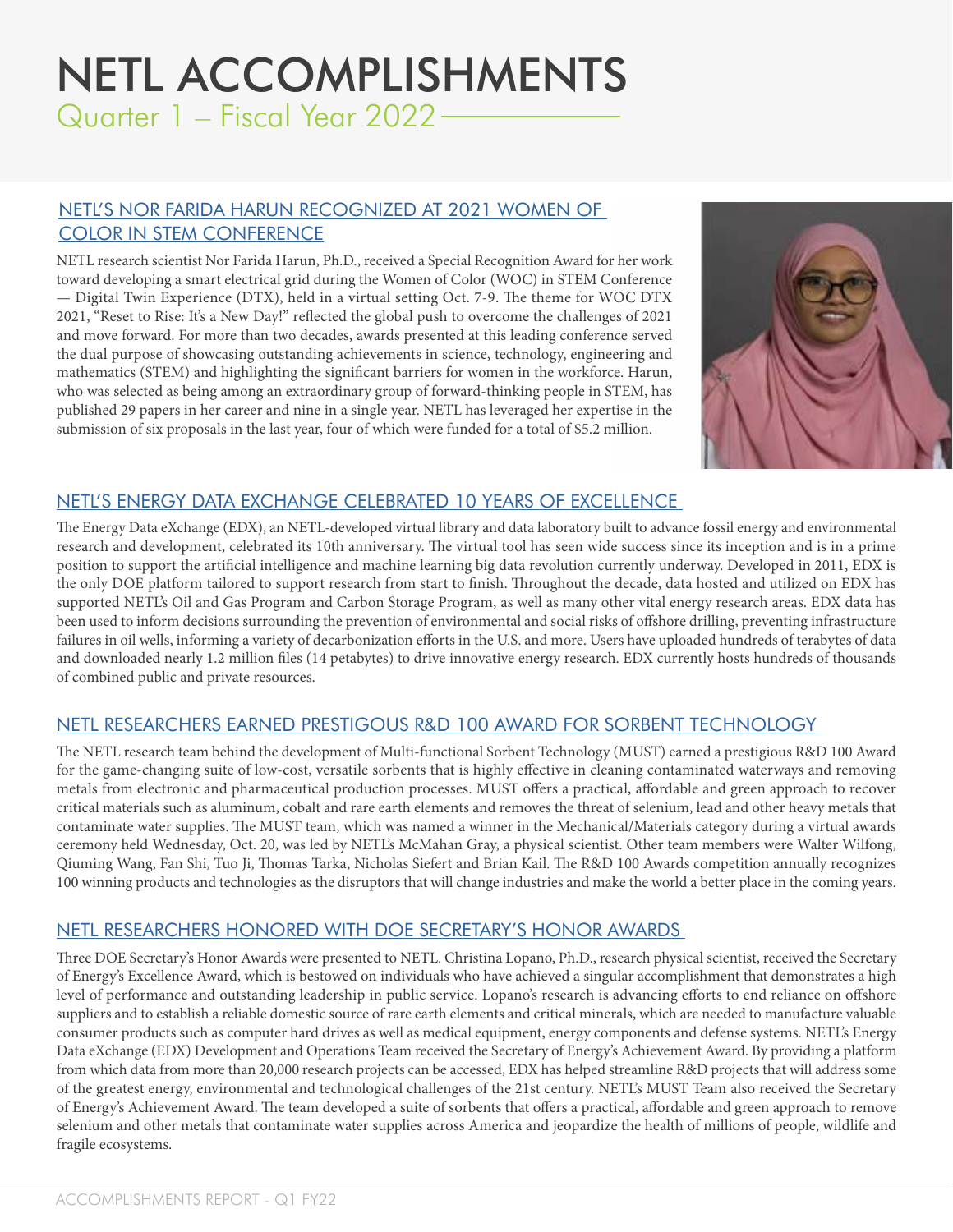#### [AICHE RECOGNIZED NETL'S SOFIANE BENYAHIA FOR COMPUTATIONAL PREDICTIVE RESEARCH](https://www.netl.doe.gov/node/11392)  **CONTRIBUTIONS**

The Particle Technology Forum of the American Institute of Chemical Engineers (AIChE) selected NETL Senior Researcher Sofiane Benyahia, Ph.D., to receive the prestigious Lectureship in Fluidization Award during the 2021 AIChE annual meeting. This award recognizes an individual's outstanding scientific/technical research contributions with impact in the field of fluidization and fluid-particle flow systems. Benyahia has more than 20 years of experience conducting computational fluid dynamics simulations of multiphase flows resulting in more than 40 peer-reviewed publications. His research focuses on developing computationally efficient and physically accurate models to better understand, predict and troubleshoot systems at the heart of the chemical and energy industries. In addition to the awards ceremony, Benyahia gave a plenary presentation during the AIChE annual meeting in Boston.

#### [NETL-INDUSTRY PARTNERSHIP ACCELERATED TRANSITION TO LOWER-CARBON WORLD](https://www.netl.doe.gov/node/11418)

Svante Inc. rapidly scaled up a new sorbent and intensified process technology to capture carbon dioxide (CO<sub>2</sub>), a greenhouse gas, from power generation and industrial point sources that could significantly lower the capital investment needed to develop carbon capture plants at gigaton scale. Svante offers companies in difficult-to-abate industries, such as those that produce cement, hydrogen, chemicals, pulp and paper, an engineered solution to rapidly capture CO<sub>2</sub> with a unique filter made from nanomaterials called structured adsorbents. Captured CO<sub>2</sub> can then be stored permanently in the subsurface or reused as a feedstock for high-value chemicals and other applications. The technology can capture up to 95% of CO<sub>2</sub> emitted from power generation and industrial sources using novel solid sorbent materials that act as a sponge for adsorbing CO<sub>2</sub>. Low-pressure steam is introduced to release the CO<sub>2</sub> from the filter, allowing the sorbent materials to rapidly regenerate and repeat the capture process.



## [NETL PARTNERS COMMERCIALIZED BIO-CEMENT](https://www.netl.doe.gov/node/11463)  [TECHNOLOGY TO REDUCE GREENHOUSE GAS](https://www.netl.doe.gov/node/11463)  **EMISSIONS**

Bioengineering technology developed by university and industry partners with NETL oversight has been used to plug more than 40 wells across the U.S. Now licensed as a commercial product, the technology uses microbes to initiate a process to help seal problematic defects in wellbore casing cement. The technology is poised to become an important tool in the Biden Administration's plan to seal orphaned oil and gas wells and prevent leakages of methane, a potent greenhouse gas, into the atmosphere and underground water supplies. NETL's collaboration with the Montana State University Energy Research Institute and Center for Biofilm Engineering, Montana Emergent Technologies (now BioSqueeze Inc.) and others began in 2014 to develop the technology.



# [NETL SIGNED MEMORANDUM OF](https://www.netl.doe.gov/node/11310)  [UNDERSTANDING WITH OREGON](https://www.netl.doe.gov/node/11310)  [MANUFACTURING INNOVATION CENTER](https://www.netl.doe.gov/node/11310)

NETL entered a memorandum of understanding with the Oregon Manufacturing Innovation Center for Research and Development (OMIC R&D) to coordinate the development of new alloys and materials technologies for use in manufacturing applications. This agreement united the activities of the two organizations and plays to the strengths of their unique, complementary research capabilities. NETL has expertise in materials development, alloy development, prototype alloy manufacturing (based on ingot metallurgy), characterization and performance under simulated service conditions and life-cycle modeling. OMIC R&D has experience and expertise in subtractive and additive manufacturing, and it has real-world experience in materials performance as it pertains to machining, machinability and service application. Leveraging capabilities of NETL and OMIC R&D will support the acceleration of technology innovation, solutions and entrepreneurship for an expanding and robust advanced alloy and manufacturing supply chain comprised of startups, small and large businesses to benefit Oregon and the entire nation.